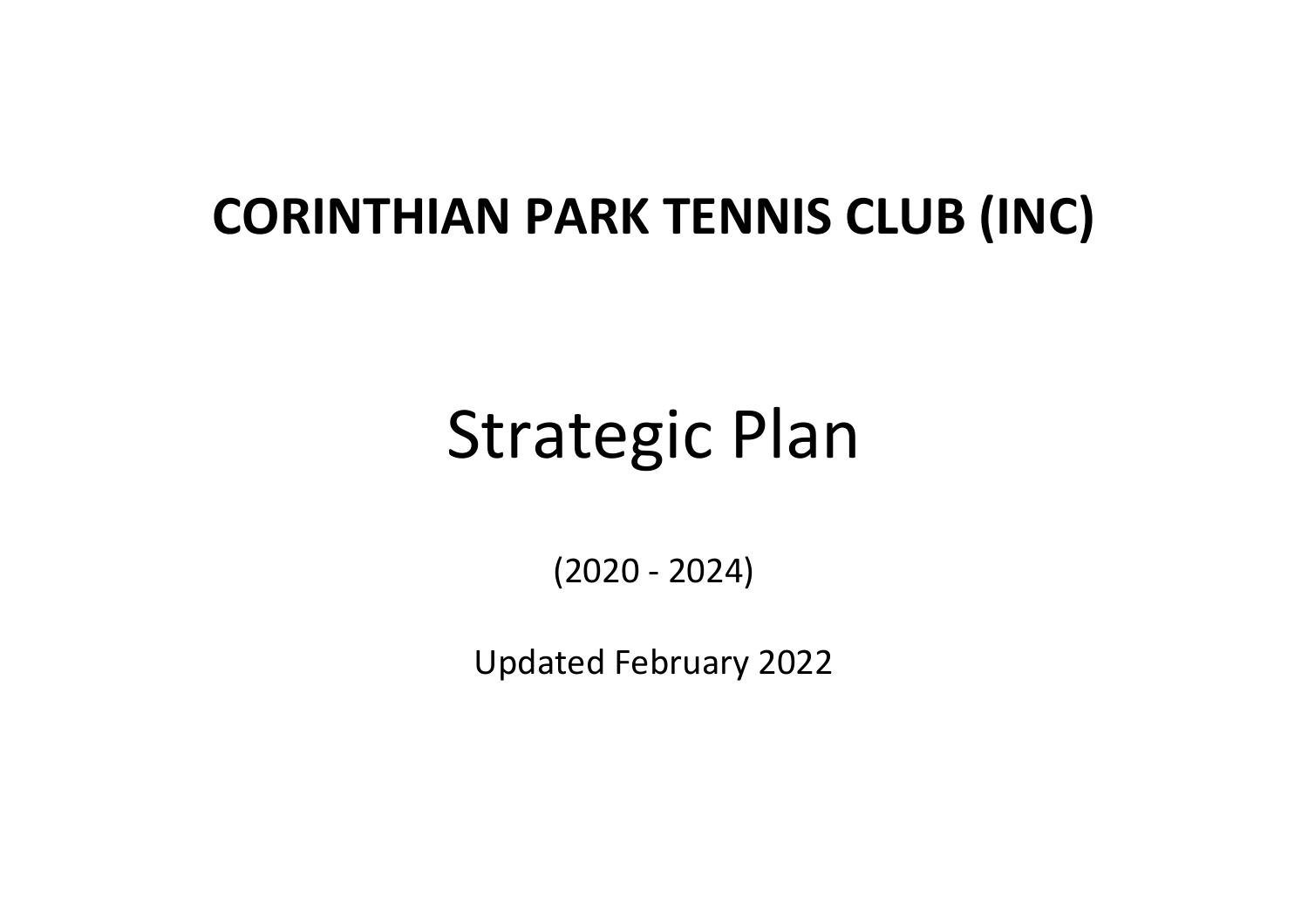## **Our Foundation**

Corinthian Park Tennis Club (CPTC) is a community-based sporting club run by a Management Committee of volunteers since the club's inauguration in 1974. The Club was founded by Alan and Mary Hicks, local residents with a passion for building a tennis club for the community, who encouraged people of all ages to play tennis. Second and third generations of the Hicks family continue to be active within the Club. 45 years on, many foundation members still play tennis and/or participate in Club social activities, and reunion functions are held twice a season to bring past and present members together. It is a testament to the commitment of the Hicks family and the first Organising Committee, that the Club continues to thrive. The City of Canning, since the Club's inception has been an enthusiastic supporter, with the Council formally approving the establishment of the facilities in 1971. The Mayor of the City of Canning, Ernest Clarke O.B.E, J.P., officially opened the Club on  $17<sup>th</sup>$  March 1974. The Club has played a central role in the life of the Perth tennis community, including having hosted major State and Perth tournaments in the 1970's, 80's and 90's.

## **Our Profile**

The Club is leased from the City of Canning and is dedicated to offering a quality tennis facility, which is available to all members of the community on both a member and non-member basis. The club caters for competition play, social tennis and coaching and has a vibrant number of social events during the year. It serves a wide community inclusive of Shelley, Rossmoyne, Willetton, Riverton, Wilson, Bullcreek, Leeming, Ferndale, Parkwood and Canning Vale. The Club is affiliated to Tennis West as the State and Club governing body, promoting tennis, providing commercial guidance, overseeing grassroots programs and managing State-wide competitions and tournaments.

#### **2022 Fast Facts**

- Membership: 250 members comprising seniors, juniors, midweek, social and life members.
- Pennant Teams (Summer): 2 in Saturday Open, 3 in Sunday Men's O'50, 1 Midweek Ladies Open and 1 Sunday Mixed Open.
- Eight new state-of-the-art Laykold gel cushion courts completed in September 2021.
- Courts, Facilities and Shared Facilities: CPTC currently offers 21 courts: 13 grass courts and 8 gel cushion courts. It has a clubhouse, bar and kitchen, small office and a playground. Shared facilities include a community hall and ablutions.
- Volunteers: An elected Management Committee oversees all Club activities. All general and facilities management, administration and events coordination tasks are performed by Club volunteers.
- Other: CPTC operates an online booking system for its 8 gel cushion courts at the Club on Beatrice Avenue Shelley, and for two hard courts at Central Road Rossmoyne. The two hard courts have also been marked to enable Pickleball play. These courts are available for hire by all of the community.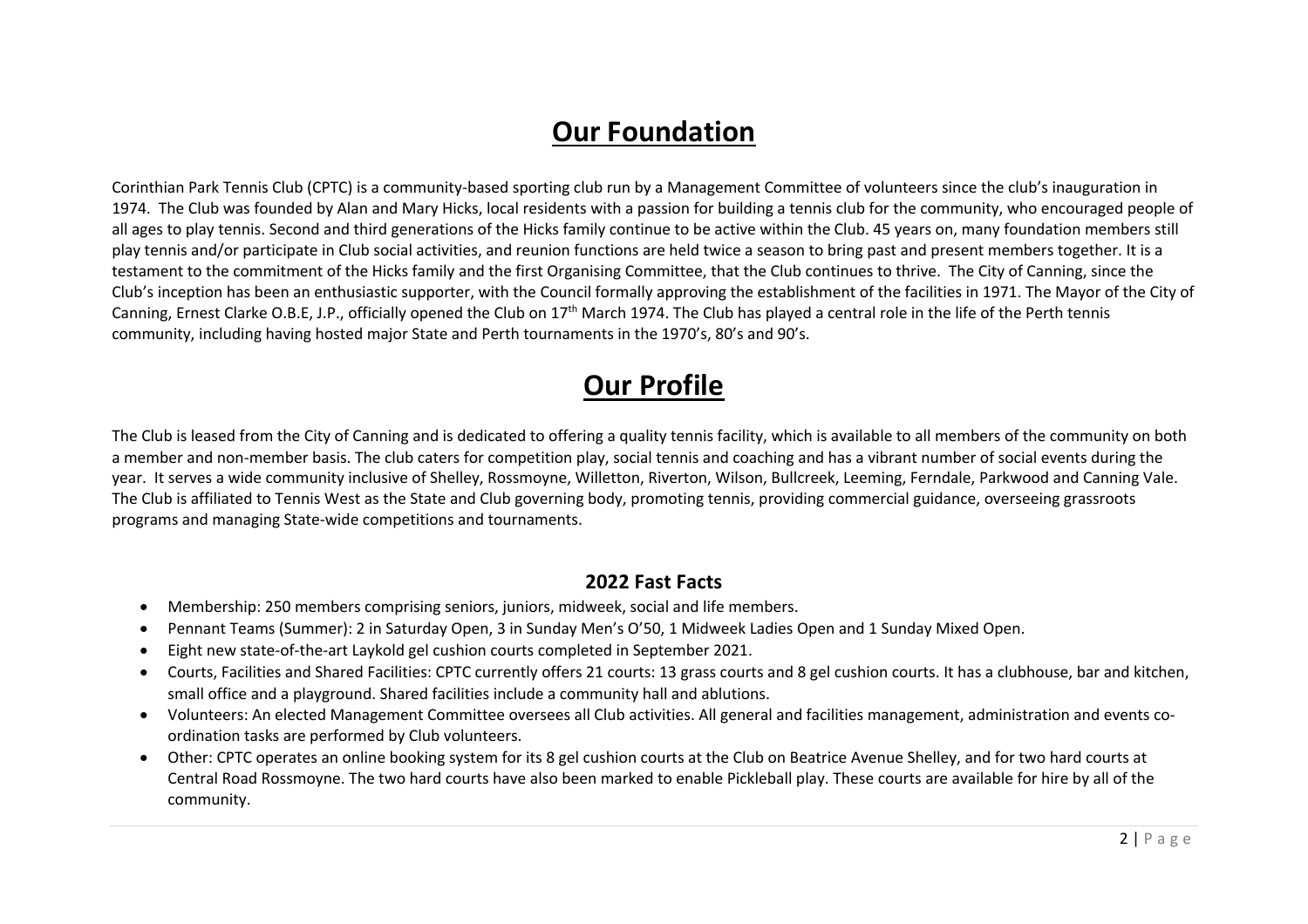## **Our Vision**

To be recognised as WA's leading community-based Tennis Club.

## **Our Mission**

CPTC exists to promote the sport of tennis, encourage community participation and build grass roots tennis development programs that create tennis players for the future.

CPTC does this by providing and maintaining quality facilities including '*all year round'* multi-surface tennis courts, and offering diverse playing opportunities to suit all members of the community incorporating competition, tournament and social play. The Club also delivers social activities, which encourage and engage the participation of playing and non-playing, past and present members alike.

The success of the CPTC is that it is thriving, resilient and sustainable as measured by the size of its membership, the diversity of programs and activities provided, and its financial strength and independence.

The PURPOSE of our Strategic Plan is to provide a roadmap that will enable the CPTC to grow its membership and guide its programs and investment decisions over the next five years.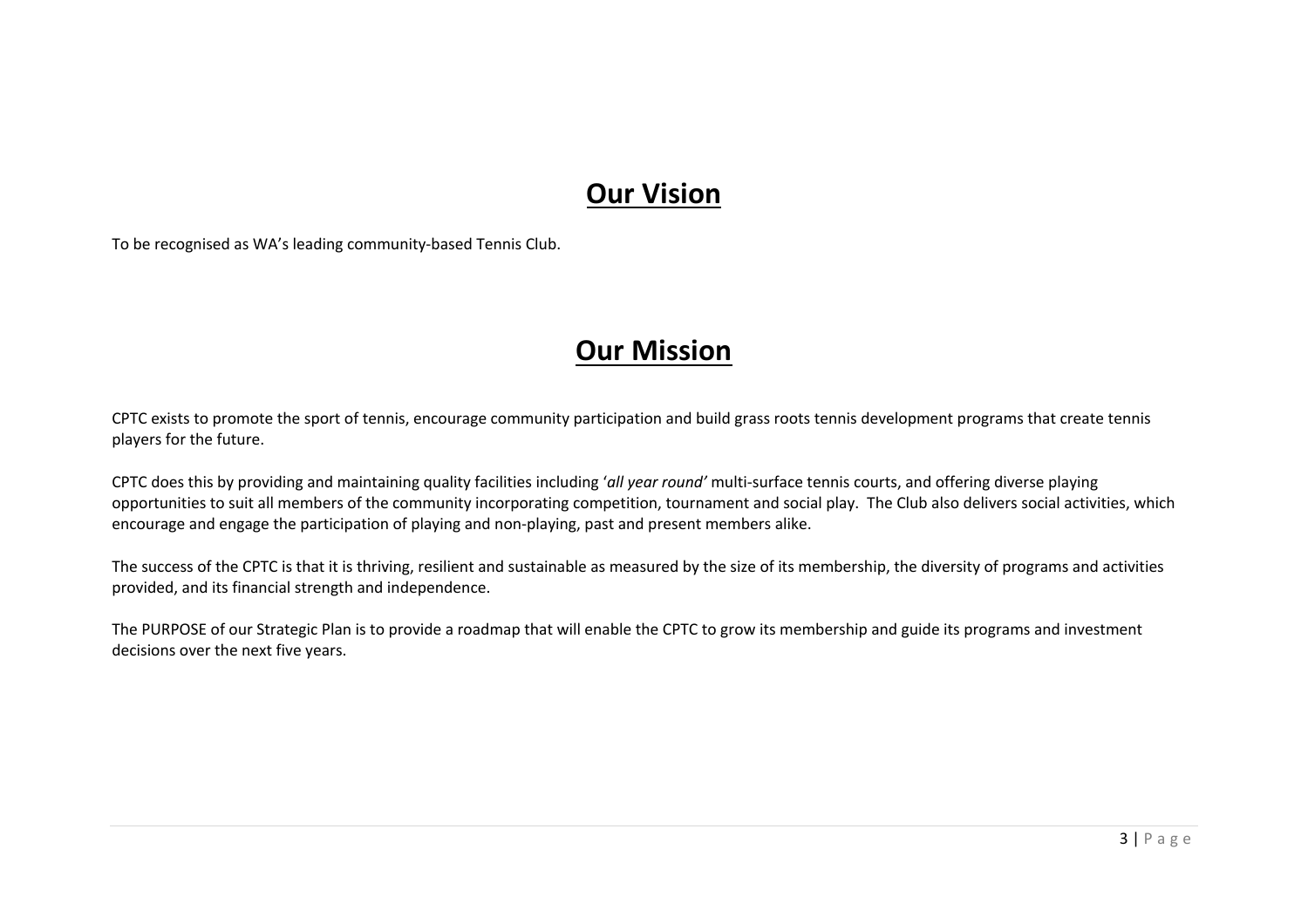## **Strategic Plan**

CPTC has identified a number of key Strategic Objectives. These objectives if well planned and implemented will support the achievement of the Club's vision and mission.

Each Strategic Objective will lead to an Outcome, which describes the benefits to our tennis community that will result from implementing all of the activities, programs and developments during the life of the Strategic Plan.

It is intended that these Strategic Objectives along with Outcomes and Key Actions will be tracked using Progress Measures, and will be reviewed, and where necessary updated. This updated Plan includes a review of the Key Actions.

| <b>Strategic Objectives</b>                                                                                                                                | <b>Outcomes</b>                                                                            | <b>Key Actions</b>                                                                                                                                                                                                                                                                                                                                                                                                                                                                                                  | <b>Progress Measures</b>                                                                                                      |
|------------------------------------------------------------------------------------------------------------------------------------------------------------|--------------------------------------------------------------------------------------------|---------------------------------------------------------------------------------------------------------------------------------------------------------------------------------------------------------------------------------------------------------------------------------------------------------------------------------------------------------------------------------------------------------------------------------------------------------------------------------------------------------------------|-------------------------------------------------------------------------------------------------------------------------------|
| To provide high quality 'all year<br>1.<br>round' tennis facilities which<br>cater for the needs of diverse<br>within<br>groups<br>our<br>age<br>community | CPTC facilities are well utilised<br>and meet the needs of the<br>tennis playing community | gel cushion<br>Maintain<br>$court \cdot$<br>$\bullet$<br>surfaces<br>to accommodate all l<br>weather conditions and player $\bullet$<br>development requirements (On<br>track)<br>Install 8 new "gel cushion" surfaces<br>$\bullet$<br>which provide a surface usable by<br>all levels and ages of players<br>(Action completed)<br>Ensure continuity of high-quality<br>$\bullet$<br>grass court maintenance through<br>identification<br>proactive<br>and<br>engagement of expert contract<br>services (On track) | Increased tennis court usage<br>throughout the year.<br>Increase in revenue from court<br>hire fees<br>Increase in membership |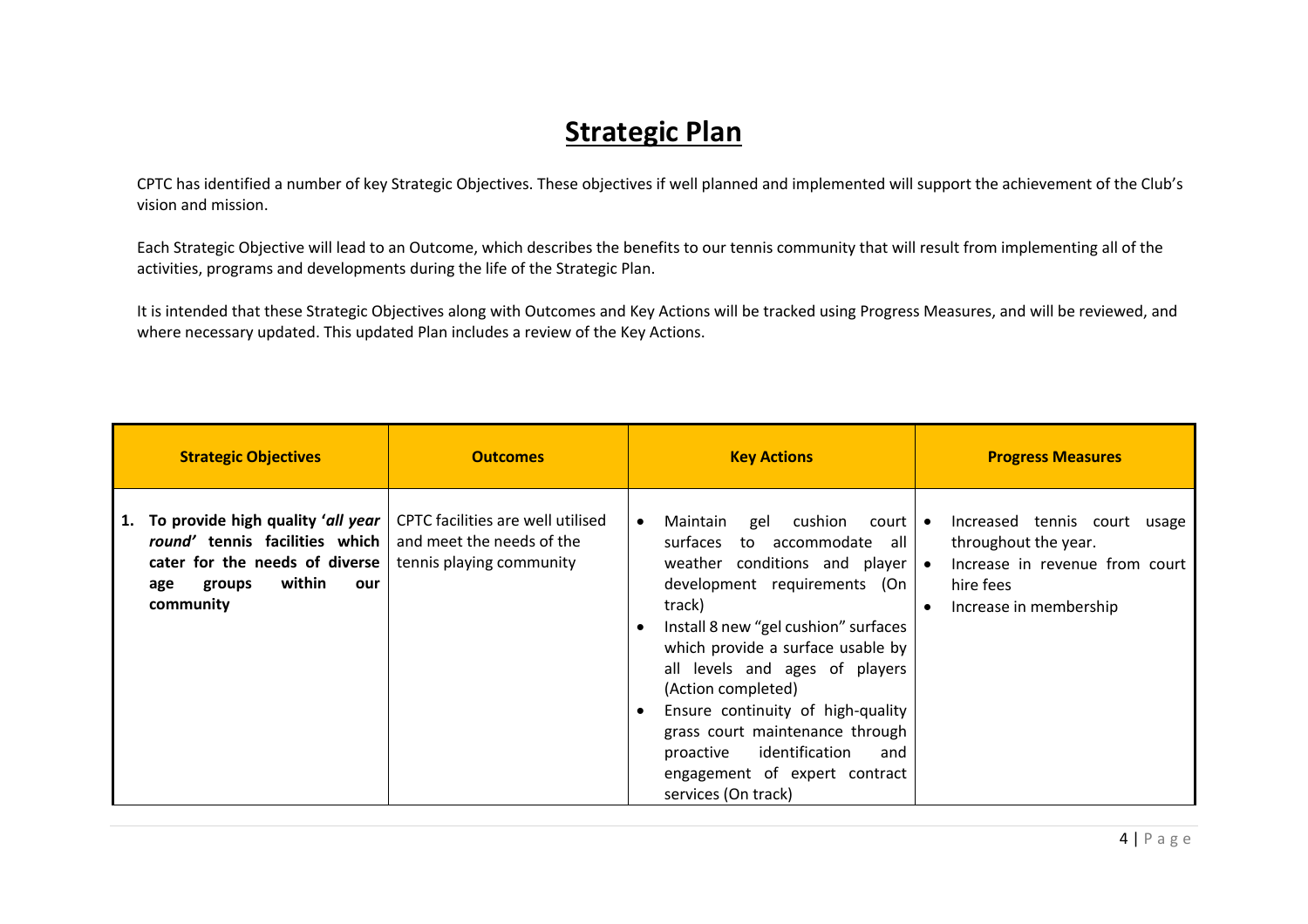|    |                                                                                                                                     |                                                                                                                                                                                              | Increase and upgrade the number<br>$\bullet$<br>of flood-lit courts for hire/night<br>play (Action completed)<br>community<br>Increase<br>and<br>$\bullet$<br>membership utilisation of new<br>court facilities (On track)                                                                                                                                                                                                                                                                                                                                                                                                                                                                                  |            |
|----|-------------------------------------------------------------------------------------------------------------------------------------|----------------------------------------------------------------------------------------------------------------------------------------------------------------------------------------------|-------------------------------------------------------------------------------------------------------------------------------------------------------------------------------------------------------------------------------------------------------------------------------------------------------------------------------------------------------------------------------------------------------------------------------------------------------------------------------------------------------------------------------------------------------------------------------------------------------------------------------------------------------------------------------------------------------------|------------|
| 2. | To provide a range of playing<br>opportunities for the<br>community including<br>competition, tournament and<br>social play options | participation<br>Increased<br>and<br>performance in Tennis West<br>leagues<br>Increased participation in the<br>variety of social play on offer by<br>both members<br>and<br>non-<br>members | Register pennant teams to include<br>Feedback from playing members<br>$\bullet$<br>$\bullet$<br>summer, winter and night fixtures<br>Participation<br>numbers<br>$\bullet$<br>(On track)<br>competition, tournament<br>Promote women's competition<br>social play options<br>$\bullet$<br>tennis incorporating a women's<br>New member numbers<br>$\bullet$<br>pennant team (On track)<br>Run an annual Club tournament<br>$\bullet$<br>and a range of social one day<br>tournaments, including corporate<br>days (On track)<br>Maintain a practical balance<br>$\bullet$<br>between pennant and social play in<br>line with demand (On track)<br>Develop inter-club tennis and<br>social events (On track) | for<br>and |
| 3. | To encourage community and<br>member<br>wellness<br>through<br>physical<br>exercise,<br>social<br>engagement and education          | Improved levels of health, and<br>wellbeing in the tennis playing<br>community<br>Increased family inclusive event<br>participation                                                          | Develop and promote initiatives<br>Participation numbers at wellness<br>$\bullet$<br>$\bullet$<br>which build membership and<br>events<br>community engagement (On track)<br>Feedback from wellness event<br>$\bullet$<br>Offer alternative, multipurpose<br>participants<br>$\bullet$<br>exercise programs to encourage<br>Increased social<br>$\bullet$<br>and<br>playing<br>health and wellness e.g. Cardio-<br>membership<br>tennis, Fast-Four, etc (On track and<br>To Be Developed)                                                                                                                                                                                                                   |            |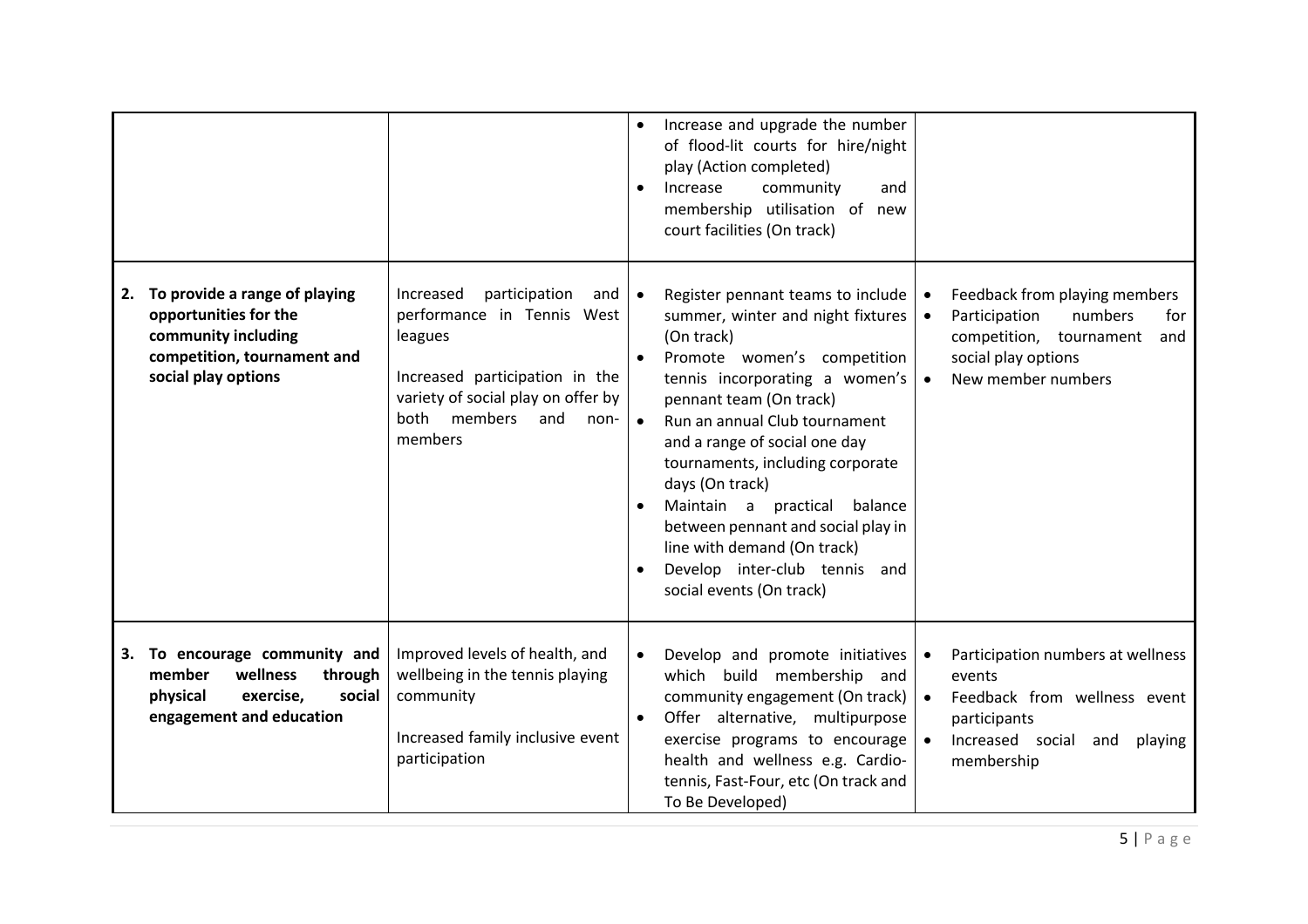| To become a leading tennis club<br>Promote<br>junior<br>Ensure continuity of a well-<br>Junior membership and<br>tennis<br>$\bullet$<br>4.<br>development through access to<br>for juniors in Perth<br>qualified and experienced coach<br>participation numbers<br>quality coaching, competition<br>who will promote and encourage<br>Junior player retention through to<br>$\bullet$<br>and social activities<br>junior development (On track)<br>senior status<br>Support and facilitate junior<br>development programs (On track)<br>Promote and co-ordinate junior<br>pennant competition (On track)<br>Create opportunities for teens and<br>young adults to play and mix<br>socially with their own age group,<br>and encourage them to become<br>active members (On track and To<br>Be Developed)<br>Provide opportunities and create<br>pathways for junior players to<br>progress to senior player status (To<br>Be Developed) |  | $\bullet$<br>$\bullet$ | Offer a varied calendar of social<br>and fun activities to encourage<br>family<br>participation<br>(To<br>Be<br>Developed)<br>Promote 'Sunsmart' initiatives and<br>similar healthy lifestyle/wellness<br>programs (To Be Developed)<br>Support 'Smash Cancer' programs<br>(On track)<br>Make<br>available<br>professional<br>coaching services (On track) |  |
|-----------------------------------------------------------------------------------------------------------------------------------------------------------------------------------------------------------------------------------------------------------------------------------------------------------------------------------------------------------------------------------------------------------------------------------------------------------------------------------------------------------------------------------------------------------------------------------------------------------------------------------------------------------------------------------------------------------------------------------------------------------------------------------------------------------------------------------------------------------------------------------------------------------------------------------------|--|------------------------|------------------------------------------------------------------------------------------------------------------------------------------------------------------------------------------------------------------------------------------------------------------------------------------------------------------------------------------------------------|--|
|                                                                                                                                                                                                                                                                                                                                                                                                                                                                                                                                                                                                                                                                                                                                                                                                                                                                                                                                         |  |                        |                                                                                                                                                                                                                                                                                                                                                            |  |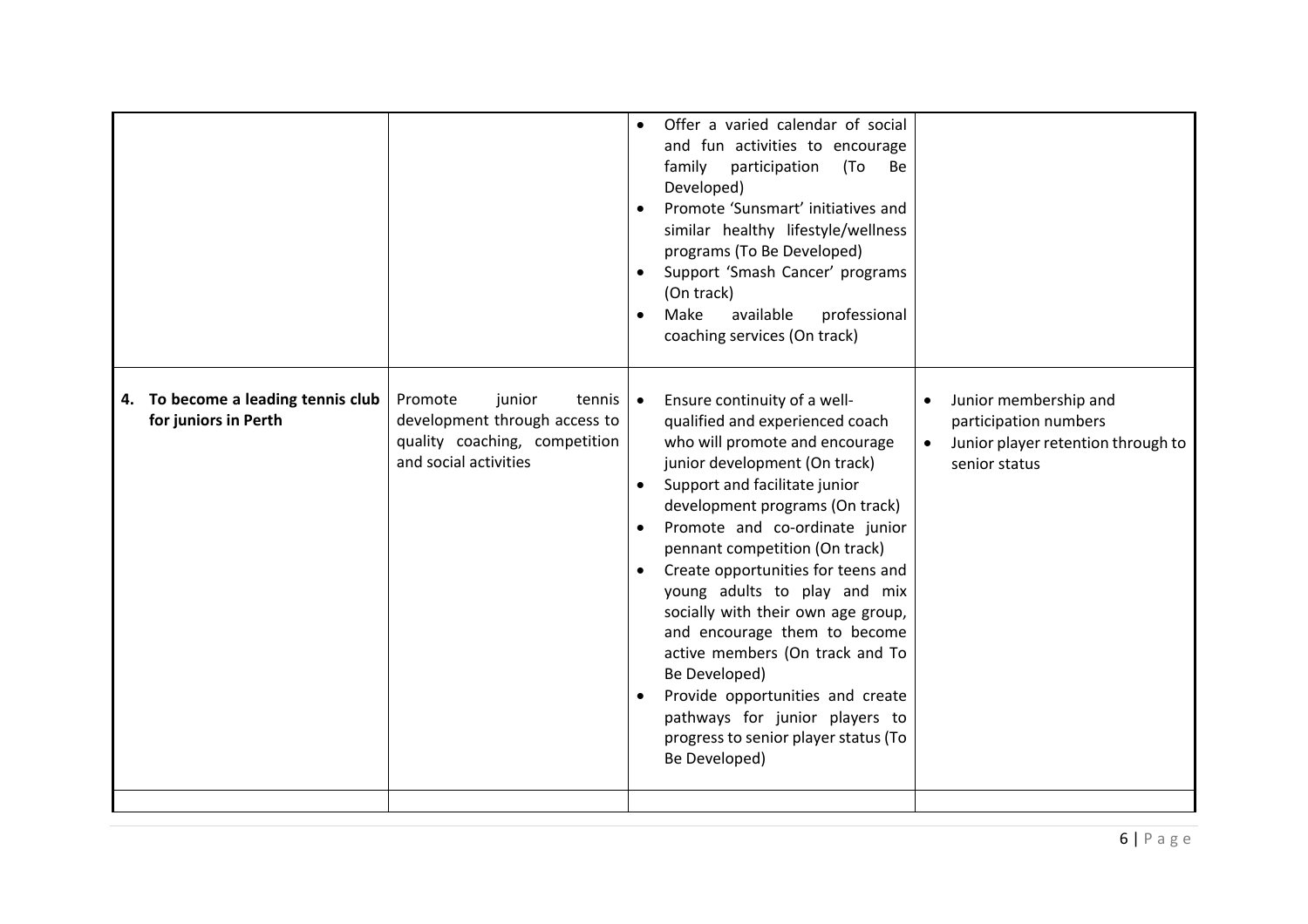| 5. To be financially secure and<br>independent, with diverse<br>revenue streams   | Membership fees remain<br>affordable to the CPTC tennis<br>community<br>Facilities and infrastructure<br>maintained and enhanced | budget<br>Undertake an annual<br>$\bullet$<br>process (On track)<br>Increase the number of courts<br>$\bullet$<br>available for evening and general<br>(see<br>court<br>conversion<br>hire<br>initiative) (Action completed)<br>Maintain / grow club sponsorship<br>from community businesses (On<br>track)<br>Actively seek grant funding support<br>major<br>initiatives (Action<br>for<br>completed)<br>Implement an annual fundraising<br>event (To Be Developed as<br>required)<br>Sustain current membership levels<br>(On track)<br>Increase membership particularly<br>٠<br>in the junior and young adult<br>categories (On track) | Annual budget approved<br>$\bullet$<br>Membership numbers<br>$\bullet$<br>Annual financial data<br>$\bullet$<br>Sponsors at Gold, Silver and<br>$\bullet$<br><b>Bronze Levels</b><br>$\bullet$<br>Membership fee increases to be<br>kept within Consumer Price Index<br>(CPI) |
|-----------------------------------------------------------------------------------|----------------------------------------------------------------------------------------------------------------------------------|--------------------------------------------------------------------------------------------------------------------------------------------------------------------------------------------------------------------------------------------------------------------------------------------------------------------------------------------------------------------------------------------------------------------------------------------------------------------------------------------------------------------------------------------------------------------------------------------------------------------------------------------|-------------------------------------------------------------------------------------------------------------------------------------------------------------------------------------------------------------------------------------------------------------------------------|
| To ensure transparent and<br>6.<br>accountable governance and<br>sound leadership | Broader engagement and<br>members' participation in CPTC<br>decision-making processes                                            | Identify potential leadership talent<br>$\bullet$<br>to ensure adequate succession<br>planning at Management<br>Committee level (To Be<br>Developed)<br>Ensure governance of the CPTC is<br>$\bullet$<br>at the highest levels and meets all<br>statutory requirements (On track)<br>Increase opportunities for<br>members to provide input and                                                                                                                                                                                                                                                                                            | Committee succession plan in<br>$\bullet$<br>place and regularly updated<br>Mid-term review and update of<br>$\bullet$<br>Strategic Plan undertaken                                                                                                                           |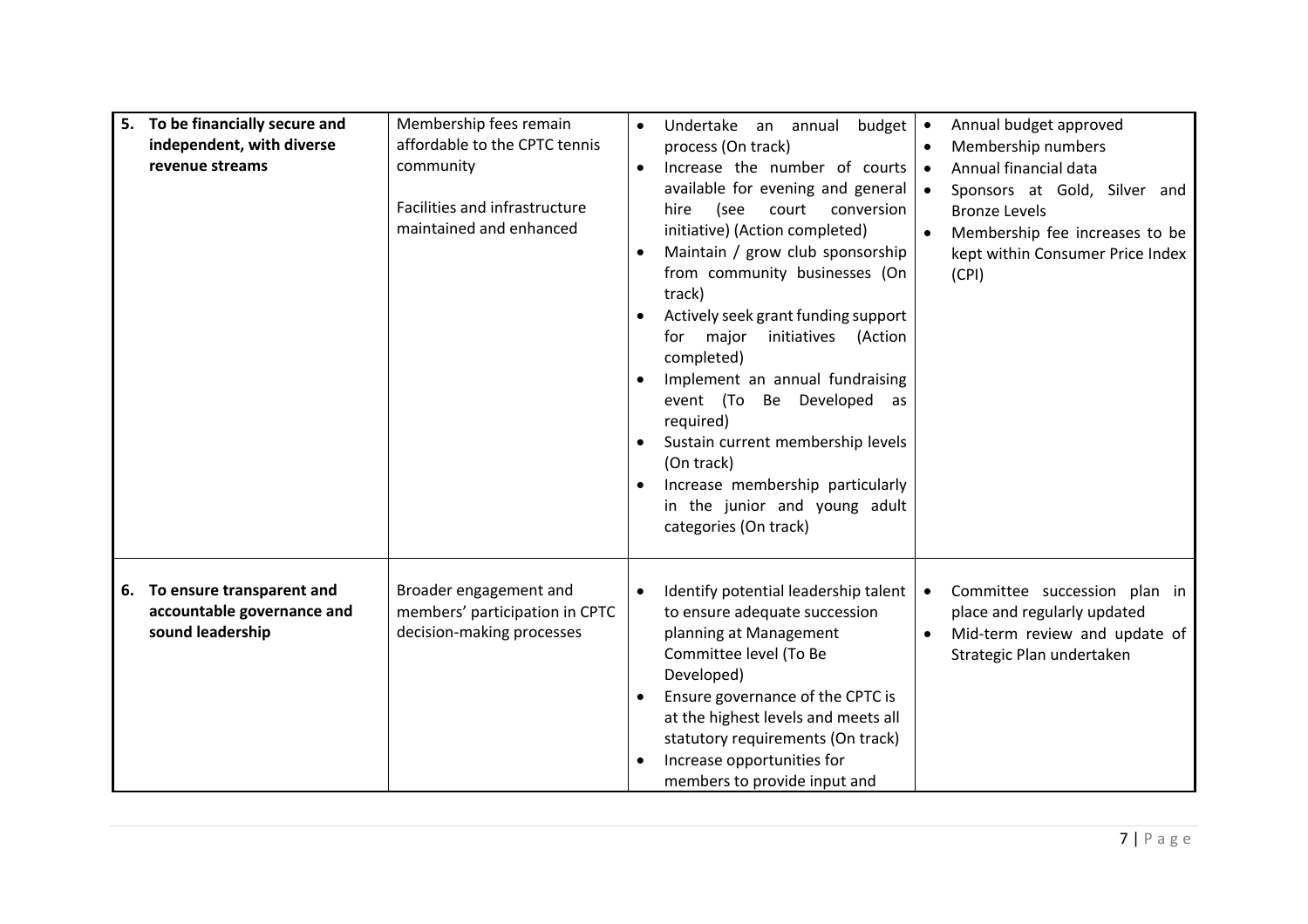|  | feedback to Management on key |  |
|--|-------------------------------|--|
|  | decisions (On track)          |  |
|  |                               |  |